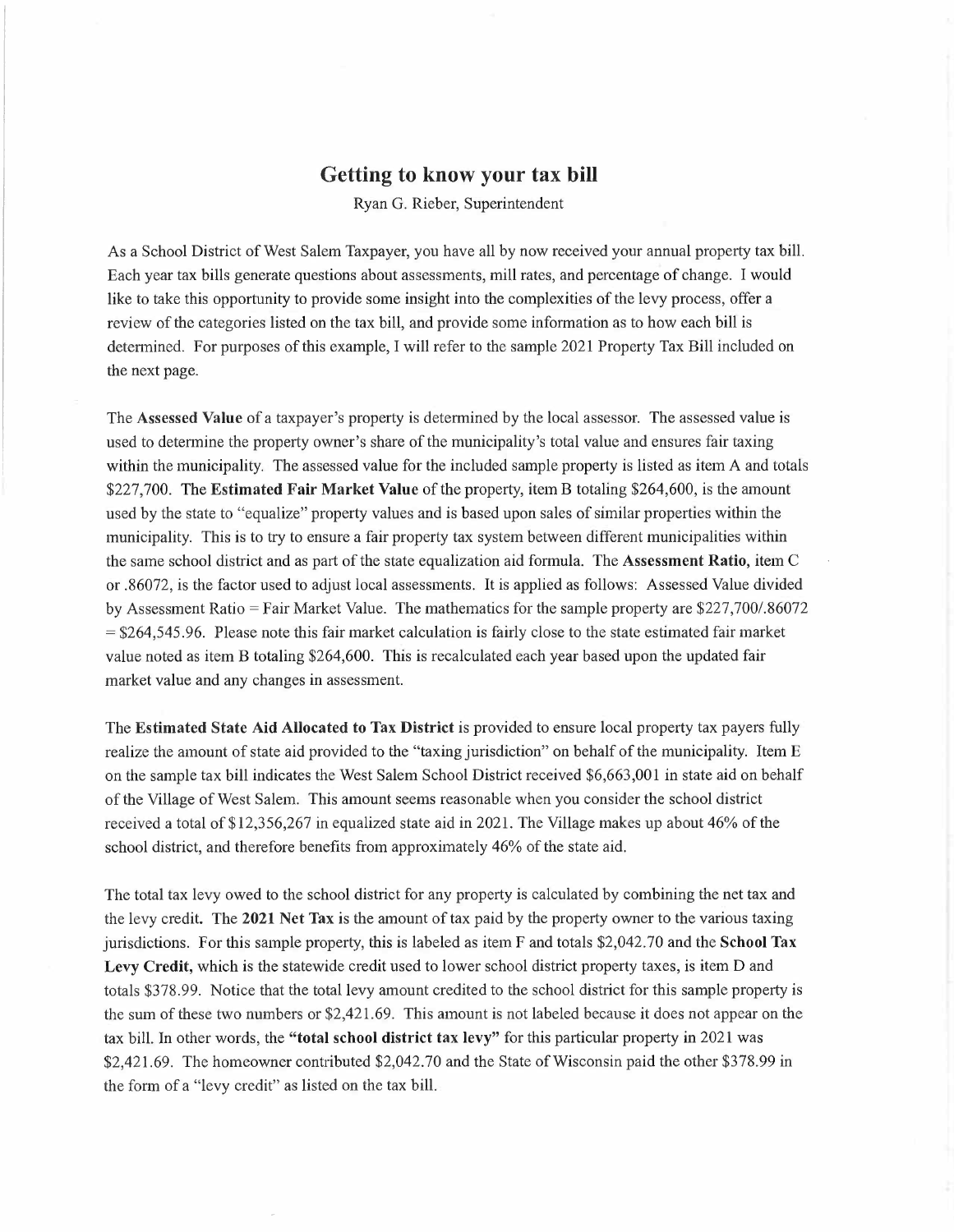The **Levy Credit is** something that is important for us all to understand. This has been a questioned item in state politics and one costing the School District of West Salem taxpayers. How can this "credit" cost you money? If state funding designated for the credit was placed into the equalized aid formula as designed, the state aid amount of \$6,663,001 credited to the Village of West Salem would be considerably higher and would result in a much lower school tax levy for all village residents. If this is the case, why have <sup>a</sup> levy credit system? The answer is the influence of "property wealthy" districts. For taxpayers that reside in these districts, the levy credit is a benefit, which lowers their tax bills considerably. The levy credit undoes the "Robin Hood" effect of the equalized state aid formula, profits districts who otherwise receive very little state aid, and penalizes school districts like West Salem who receive <sup>a</sup> higher portion of state aid. The word credit here is misleading. For West Salem, this "credit" ends up being a tax increase.

What about the **School District Mill Rate?** The school district mill rate is the ratio between the total school district levy amount and the total value of all school district property. It does not appear on the tax bill. For the tax year 2021, the school district levy was \$9,950,735 and the total school district value was \$1,087,009,446 resulting in <sup>a</sup> mill rate of.009154. The mill rate is often used to formulate an estimated tax levy for individual property  $-$  it is just that, an estimate. The **mill rate levy estimate** for the attached sample property: \$227,700 (assessed value) divided by .8607 (assessment ratio) times .009154 (mill rate) equals an estimated levy of \$2,421.71.

The **First Dollar Credit,** item G at \$68.66 and the **Lottery Credit,** item Hat \$243.50 are direct "after tax" credits that lower the tax burden of individual taxpayers – all good news. These two credits are included as part of state education spending in the state budget. When looking at this tax bill, these two credits reduce total property taxes, not just school taxes. Listing these credits in the budget as contributions to education is a little misleading.

Your tax bill also includes additional information about school referendums. It is related to the principal and interest payments towards the school districts approved Fund 39 borrowings and our expiring non-recurring referendum. The amounts listed in item I are the Village of West Salem's share which is split up proportionally by the municipalities within our school district. In looking at the sample tax bill and item I, you will see four separate referenda questions and the taxes attributed to each ofthese. For your reference, item number 4012 is the outdoor sports facilities, item number 4011 is the middle school, item number 4466 is related to our auto shop, and 4820 is related to our current expiring non-recurring referendum amount. This is higher than normal due to the additional million dollars that was applied to debt services for the 2021-22 school year.

Our school district vision asserts "Business operations are founded upon a commitment to good stewardship of resources and transparent communication with parents and community members." That said, <sup>I</sup> offer my appreciation for your generous support of the School District of West Salem and my promise that we will make the most of every penny.

Thank you for reading.